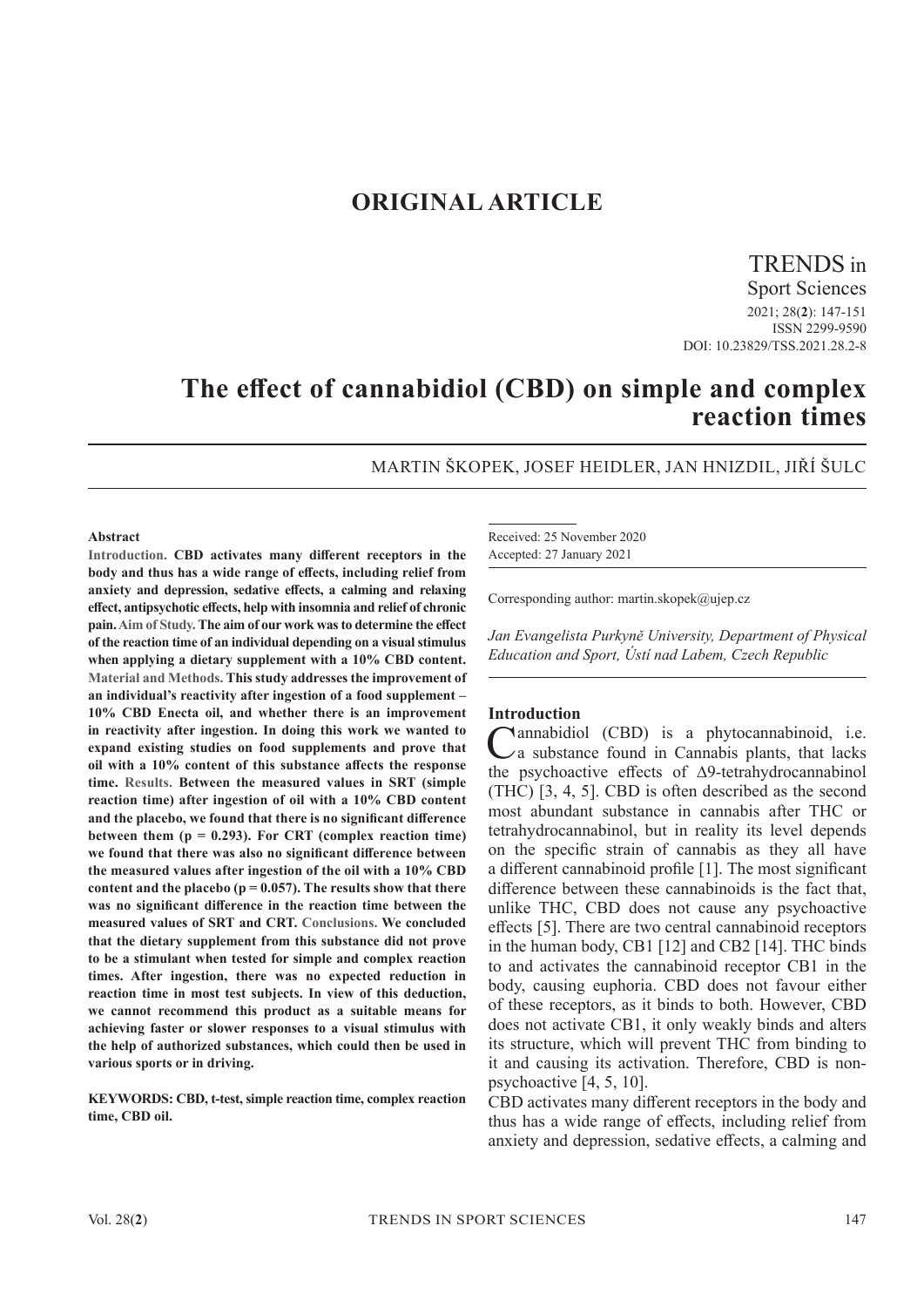relaxing effect, antipsychotic effects, help with insomnia and relief of chronic pain [4, 5, 10]. When receptors are activated, they cause analgesic and sedative effects, soothe pain, reduce respiration, and may have a positive effect on anxiety and depression [11, 16]. Further studies showed that cannabinoid-based compounds which participate in the key steps, carry endocannabinoids based on their potential abilities to reduce the motor effects or provide neuroprotections that then directly affect the structures of the basal ganglia [6].

Unlike its psychoactive counterpart (THC tetrahydrocannabinol), CBD has negligible side effects [8]. We found no effects among them that would affect essential vital functions. These are the effects that commonly occur in the case of almost all pharmacological products [12]. Moreover, they are not strong at all and affect a small percentage of people, so it could be said that they are preferably an exception. Moreover, even in this small percentage of people these effects appear only if the compound is applied in a disproportionately high dose [4, 7].

Interestingly, although CBD is a new substance, and further research is still being conducted, there are already many commercially available products that contain this substance. In today's hectic times, when people are facing increasing demans and challenges, they have to do more work and faster. There is a need to maintain consistently great performance levels and surprisingly, the number of people who actively take care of their bodies and what they eat is growing. They are willing to spend more money on natural, organic products, as they are more confident that the consumption of these products will not introduce harmful chemicals into their bodies. We think that in the future, with increasing studies and promotion in the media, interest in buying and using CBD products could increase, but so far the price is too high and knowledge concerning these products is low. The real advantage is that they are available in different variants, so consumers can choose the one that suits them best. They may be used both at home and on the road. A wide range of CBD-containing products is commercially available, including e.g. oils, sweets, capsules, teas, pastes, liquids, crystals, chewing gum and tinctures [10, 16, 18].

Based on the knowledge gained from the publications used for our study, we found that CBD and other substances contained in the Enecta CBD oil affect our body in a relatively wide range [3, 5, 11]. Cannabinoids bind to particular receptors in the body, mainly in the brain, and affect a range of functions through the endocannabinoid system. All the substances contained

in CBD oil work in a kind of synergy and together bring effects such as soothing, relaxing, relieving pain, anxiety, depression or stress [3, 5].

According to the manufacturers of CBD products, one should feel relaxed and calm after applying the oil [18]. As some of the substances in the CBD oil cause muscle relaxation and promote sleep [11], it was assumed in this study that the oil would also affect a person's reaction time. On the other hand, the effects of CBD are implied in relatively vague hypotheses and not based on the results of precise analyses, methodologies and factors determining positively or negatively the effect of this extract. For this reason, we decided to contribute this research to solve this problem.

# **Aim of Study**

The aim of our work was to determine the effect of the reaction time of an individual depending on a visual stimulus when applying a dietary supplement with a 10% CBD content.

# **Material and Methods**

#### *Participants*

The study involved 16 participants (men) ages 21-24 (Table 1), based on two measurements during one week. All participants were in good physical shape and healthy during testing without any subjective issues; however, no kinesiology analysis of the test subjects was included in the study. The overall data sample was obtained via purposeful selection.

|  |  |  | Table 1. Basic characteristics of the tested group |  |  |  |
|--|--|--|----------------------------------------------------|--|--|--|
|--|--|--|----------------------------------------------------|--|--|--|

| <b>Basic</b>    | Age/SD   | Height/SD         | Weight/SD |  |
|-----------------|----------|-------------------|-----------|--|
| characteristics | [years]  | $\lceil m \rceil$ | [kg]      |  |
|                 | 22.7/0.8 | 178.1/8.6         | 75.7/6    |  |
|                 |          |                   |           |  |

Note: SD – standard deviation

#### *Procedure*

The experiment was conducted twice, with a one-week interval between measurements. Individuals always abstained for 48 hours from substances that have a compelling character (e.g. caffeine, taurine, etc.). The participants were asked not to perform physically or mentally demanding activities the day before and after the measurement. This was due to a possible reduction in attention, which could subsequently affect the speed of reaction. They were asked to observe an ideal sleep time of 7-8 hours the day before the measurement. Fatigue and excipients could affect the measurement results.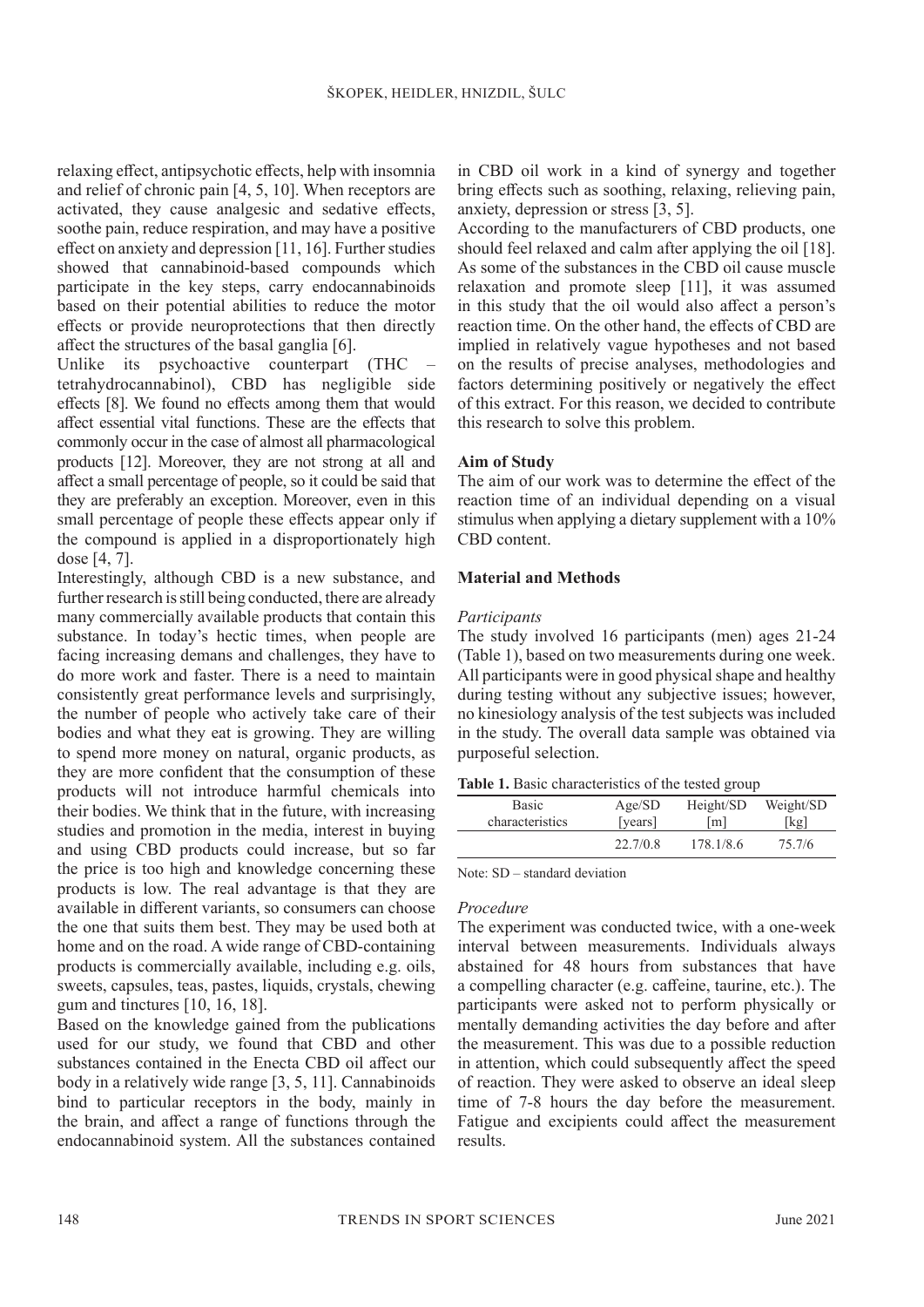The participants were administered a dose sublingually (under the tongue) of the tested oil produced by the manufacturer (Enecta), in which the recommended dose was 0.11 ml (11 mg), which corresponds to 4 drops of CBD oil. Placebo was administered in the same manner under the test subject's tongue – 4 drops of oil (0.11 ml). (The placebo sample produced contained 18 g of olive oil, 6 g of Iberogast, 1 g of dried wormwood. Iberogast and wormwood were added to mimic the very pronounced specific and bitter taste of CBD oil). This composition had the same taste as the CBD oil or at least very similar. The participants were instructed that it was essential to hold the sample under their tongue for at least 60 seconds before swallowing. This was to ensure a faster absorption of the substance.

Thirty minutes after applying the oil, the participant was tested with a reactometer for simple and complex reaction times. This time was chosen based on the recommendation of the CBD oil manufacturer. After one week the second test was conducted; the test subject ingested the opposite pattern of CBD oil or the placebo. All measurements were performed under standardized conditions in the KTVS UJEP laboratory in Ústí nad Labem based on the recommendations from the Balko research study [2].

When measuring the simple response time to a visual stimulus, the participant was sitting in an immovable chair at a table (eyes 60 cm away from the monitor) with the preferred hand 4 cm above the plate. His gaze was directed at the monitor. At various intervals after the start of the test a green circle symbol was displayed in the centre of the monitor on a white background. At each display the participant had to respond by touching the plate 20 times in a row. When measuring the complex reaction time, the procedure was identical, with the difference only in the number of plates and the types of symbols displayed. The tested person had to respond to the type of symbol by pressing the assigned plate, also 20 times in a row.

The plates were arranged in a square with a fourcentimetre gap. The first plate represented a red square, the second a green circle, the third a blue triangle and the fourth a yellow cross. The stimulus was always displayed in the centre of the monitor, similarly as it was when testing the simple response time. In this test both hands were used with a starting position of 4 cm above the worktop, the left hand being 3 cm from the left plates and the other hand 3 cm from the right plates. A reactometer and the Fitro Agility Check & Reaction 2.0 software (Fitronic, s. r. o.) were used for the measurement of the reaction itself.

The installed software generated stimuli in the range of 500-3000 ms on the computer monitor and recorded the reaction time of the participant (contact with the plate). Errors were not included in the resulting data.

For the simple reaction time the range of a valid experiment was set at 100-1500 ms, while for the complex reaction time it was 150-2000 ms. The tested participants were not affected by any interfering elements during the measurement

# *Data collection and analysis*

When testing the normality of the data using the Shapiro– –Wilk test it was found that the measured values for simple and complex reaction times have an average frequency distribution, and therefore parametric methods of statistical analysis were applied. For statistical data processing a paired t-test was used, which compares the dependent selections. The level of statistical significance was set at  $p < 0.05$  [9, 13].

#### **Results**

This chapter presents the measured results from testing simple and complex reaction times using a reactometer. Figure 1 shows the measured results of the simple reaction



**Figure 1.** Simple reaction time



**Figure 2.** Complex reaction time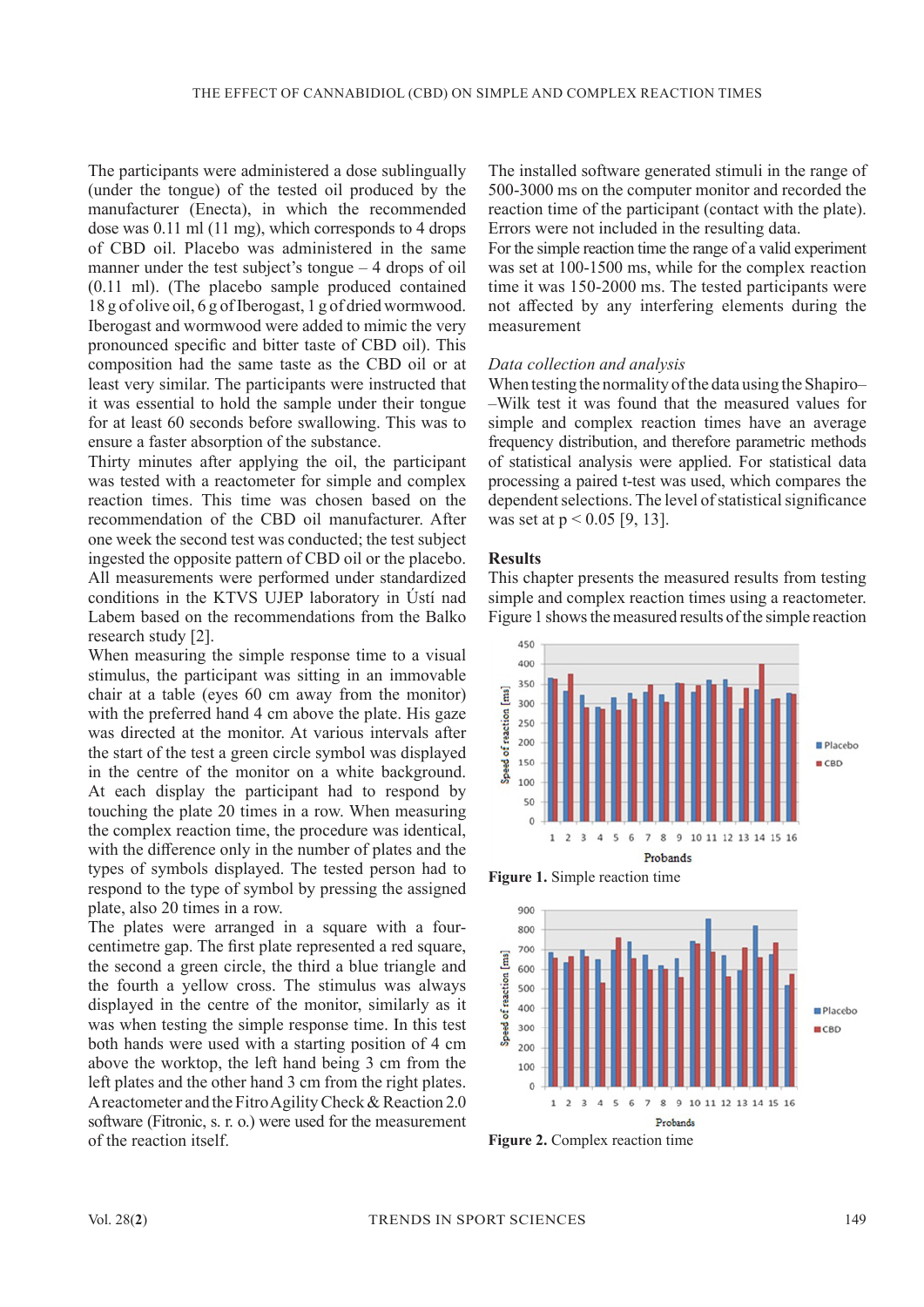time (medians) for individual participants after ingestion of 10% CBD oil and the placebo. Figure 2 shows the measured results for the complex reaction time.

Between the measured values of SRT (simple reaction time) after ingestion of oil with a 10% CBD content and the placebo no significant differences were found between them ( $p = 0.293$ ). The results are given in Table 2.

For CRT (complex reaction time) also no significant differences were recorded between the measured values after ingestion of the oil with a 10% CBD content and the placebo ( $p = 0.057$ ). Material significance was not calculated based on statistical findings.

**Table 2.** Reaction time following the consumption of placebo and oil containing 10% CBD

|            | Placebo<br>[med] | $10\%$ CBD<br>[med] |       |
|------------|------------------|---------------------|-------|
| <b>SRT</b> | 333.125          | 329.187             | 0.293 |
| <b>CRT</b> | 646.812          | 682.812             | 0.057 |

Note: SRT – simple reaction time; CRT – complex time reaction, p – probability of an error in rejecting the null hypothesis

The above results show that there was no significant difference in the reaction time between the measured values of SRT and CRT, for which the effect of the test substance was determined.

#### **Discussion**

After the calculations it turned out that there was no significant statistical change in any of the monitored variables. For this reason we can further conclude that a 10% CBD oil extract cannot reduce the response time to a visual stimulus after ingestion both at simple and complex reaction rates. We can therefore confirm that the product cannot be used as a stimulant of the reaction time. We did not compare the results with other similar research due to the lack of scientific work dealing with our topic. Research on CBD focuses mainly on the effects on human health (treatment of diseases, etc.) and not on reaction time.

Reaction studies have been performed on other substances such as caffeine [15] and taurine [17]. Interestingly, no similar conclusions were reached for these substances. Of course, we are aware that we cannot draw clear conclusions concerning the product from this study. The results in individual tests could be influenced by other variables influencing the performance of an individual, e.g. by the psyche of individual participants. It would undoubtedly be necessary to repeat or confirm this testing at least once more on a larger sample of

participants to confirm the result. However, this finding is undoubtedly exciting.

# **Conclusions**

We wanted to find out if in our study the reaction time can be influenced depending on a visual stimulus when applying a food supplement with a 10% CBD content. We concluded that the dietary supplement from this substance did not prove to be a stimulant when tested for simple and complex reaction times. After ingestion there was no expected reduction in the reaction time in most test subjects. In view of this conclusion we cannot recommend this product as a suitable means for achieving faster or slower responses to a visual stimulus with the help of authorized substances, which could then be used in various sports or in driving.

# **Conflict of Interests**

The authors declare no conflict of interest.

# **References**

- 1. Atakan Z. Cannabis, a complex plant: different compounds and different effects on individuals. Ther Adv Psychopharmacol. 2012;2(6):241-254.
- 2. Balko S, Simonek J, Balko I, Heller J, Chytry V, Balogova K, et al. The influence of different caffeine doses on visual and audial reaction time with different delay from its consumption. Sci Sports. 2020;35(6):358- -363. https://doi.org/10.1016/j.scispo.2019.11.004.
- 3. Bellocchio L, Cervino C, Pasquali R, Pagotto U. The endocannabinoid system and energy metabolism. J Neuroendocrinol. 2008;20:850-857. https://doi.org/ 10.1111/j.1365-2826.2008.01728.x.
- 4. Bergamaschi M, Queiroz R, Zuardi A, Crippa J. Safety and side effects of cannabidiol, a Cannabis sativa constituent. Curr Drug Saf. 2011;6:237-249. https://doi. org/10.2174/157488611798280924.
- 5. Blessing EM, Steenkamp MM, Manzanares J, Marmar CR. Cannabidiol as a potential treatment for anxiety disorders. Neurotherapeutics. 2015 Oct;12(4):825-836. doi:10. 1007/ s13311-015-0387-1.
- 6. Boggs DL, Surti T, Gupta A, Gupta S, Niciu M, Pittman B, et al. The effects of cannabidiol (CBD) on cognition and symptoms in outpatients with chronic schizophrenia a randomized placebo controlled trial. Psychopharmacology (Berl). 2018;235:1923-1932. https:// doi.org/10.1007/s00213-018-4885-9.
- 7. Fernández-Ruiz J, Gonzáles S. Cannabinoid control of motor function at the basal ganglia. Handb Exp Pharmacol. 2005;(168):479-507. https://doi.org/10.1007/3-540-26573- 2\_16.